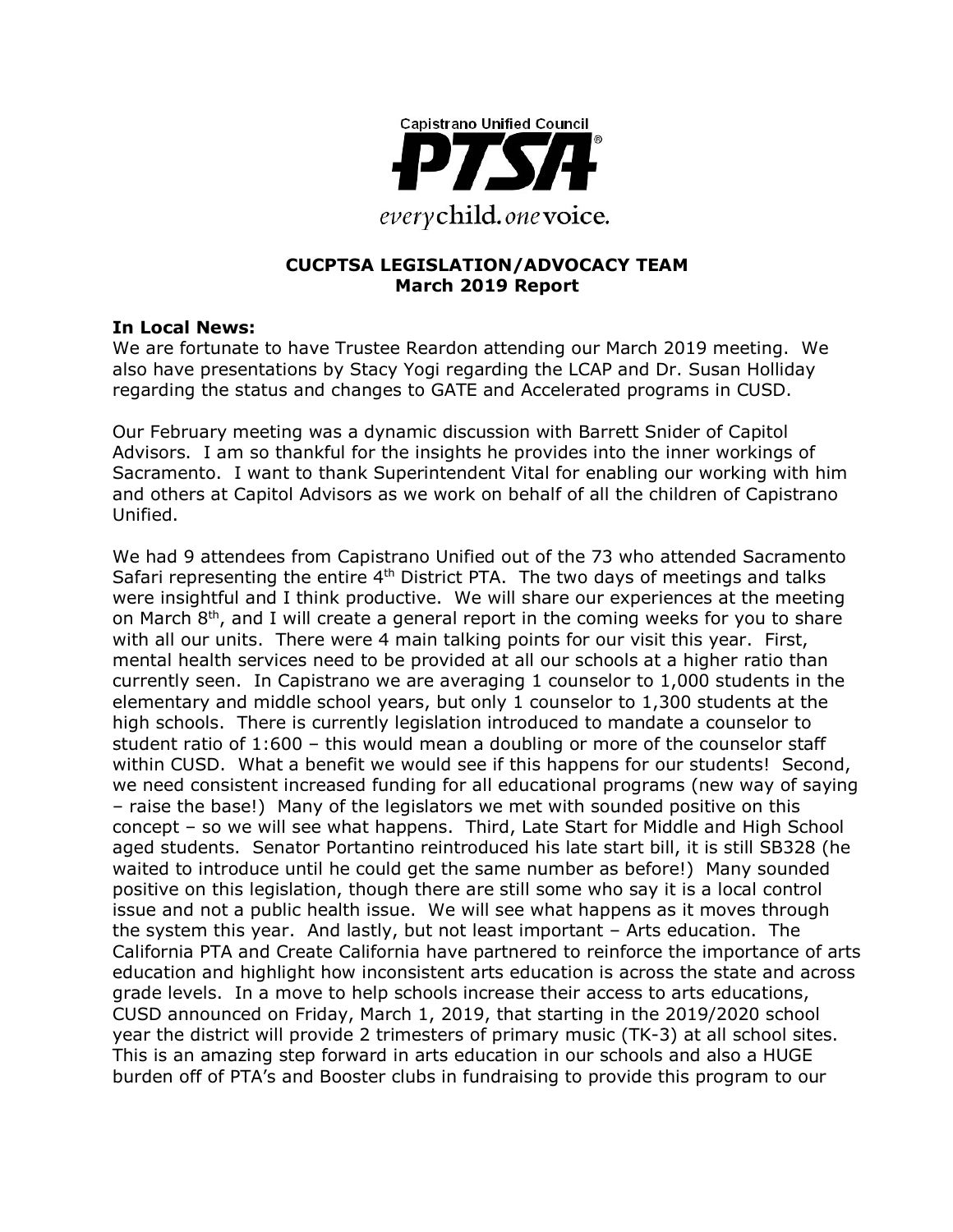students. More information regarding these talking points and the discussions in Sacramento to come soon!

At the February 27, 2019, School Board Meeting a public hearing was held regarding the adoption of the California Healthy Youth Act Curriculum for Middle Schools. There was a great deal of community input and comment. Afterwhich, the Board of Trustees discussed the curriculum in great detail. The Board of Trustees adopted the Middle School curriculum on a vote of 6-1. Starting this month, the adopted curriculum will be available for review at all middle school campuses and in the district office. Meetings will be held with Families about the curriculum and the ways in which they can opt out if they choose (though hopefully very few choose to opt out). Additionally, teacher trainings will occur regarding this curriculum and our students will finally be taught the curriculum in May. I want to thank all who were involved in voicing their concerns regarding this issue and who worked with the District to find a program that will benefit our students and honor our community. Thank you also to the Board for doing what is best for all our students.

At our January meeting, the presentation by Mike Beekman on school safety was fantastic. I have copies of the "Dee" video that you can share with your units. Please see me for a copy. I encourage you to talk with your site administrator when working to schedule this presentation.

Agendas from the most recent Board of Trustee meetings can be found here:

January 24, 2019 – Board Meeting - http://capousdca.schoolloop.com/file/1514016268888/1455438848279/8825740901842009411.pdf February 13, 2019 – Special Board Meeting – http://capousdca.schoolloop.com/file/1514016268888/1531973256666/2160532355714947428.pdf February 13, 2019 – Board Workshop – http://capousdca.schoolloop.com/file/1514016268888/1531973256666/1097544306769835847.pdf February 27, 2019 – Board Meeting - http://capousdca.schoolloop.com/file/1514016268888/1531973256666/2332864057212526896.pdf Audio Recordings of Meetings in July 2018-June 2019 can be found at http://cusd.capousd.org/cusdweb/2018-19audio.html

# **From Fourth District PTA:**

### **Talking Points for Legislative Chairs, February 2019**

Details are in the February issue of the *Advocacy Communicator.*

• Our new governor, Gavin Newsom, has issued a proposed state budget with lots of good news for children and families. He would like to invest \$1.8 billion on early childhood programs, including more pre-school spots for low-income children, expanding full-day kindergarten at all schools, more screening and early intervention for babies and toddlers, and increasing family leave to six months. Schools would get \$2 billion more under the Local Control Funding Formula and almost \$600 million more for special education. The governor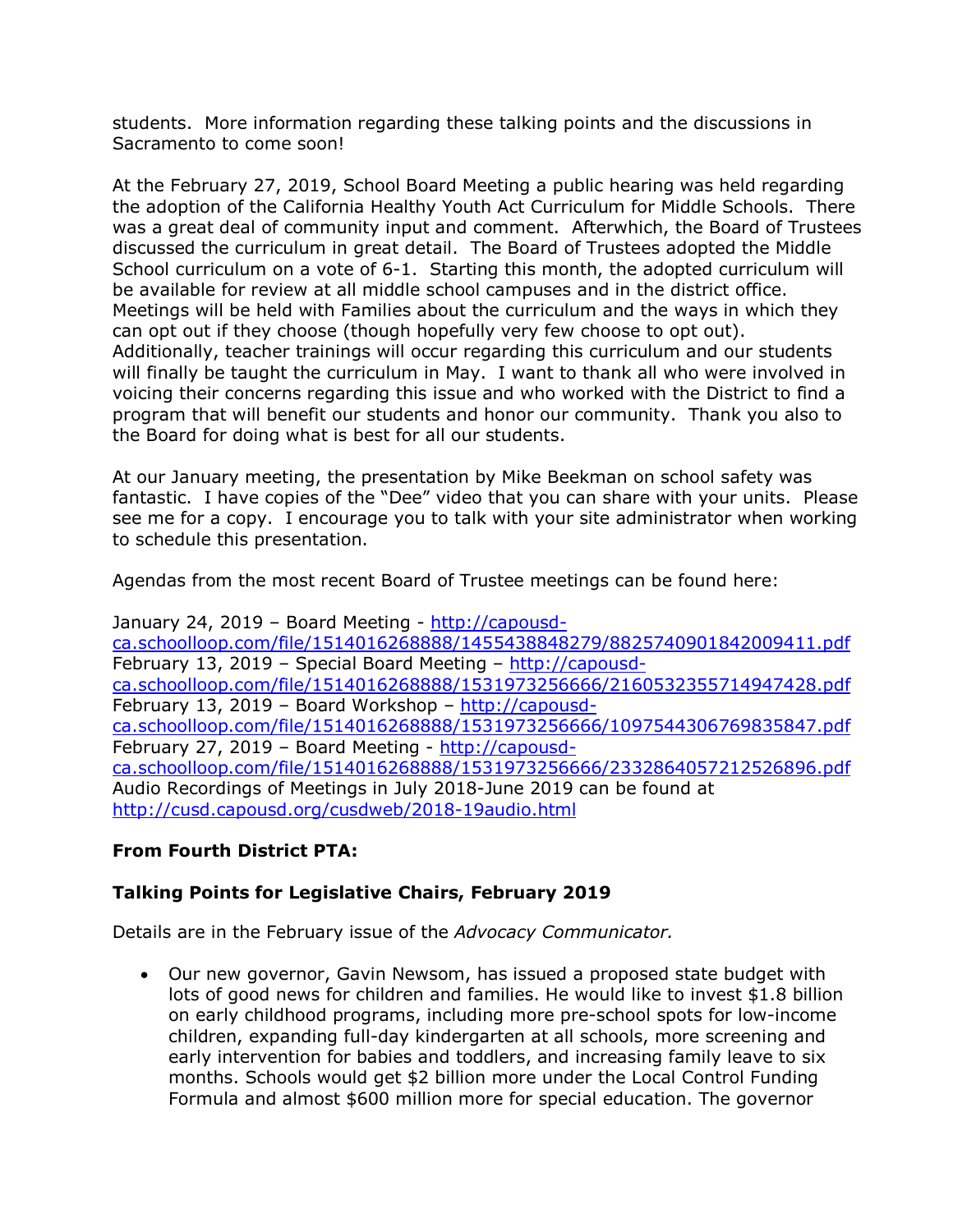would also like to make a \$3 billion payment to the state retirement fund, which would allow school districts to spend more of their money on education programs rather than contributions to the retirement fund.

- Save the date! The next Fourth District PTA advocacy Forum will be on Friday, March 29. All PTA members are welcome to attend.
- Is our PTA actively involved in creating our school district's Local Control and Accountability Plan? The *Communicator* lists some resources at CAPTA.org, Ed100.org and EdSource.org that will help us participate in an informed manner.
- The four superintendents who spoke at the Advocacy Roundtable in January made it clear that they want and seek parent involvement and that parents have made a real difference in their districts.
- California State PTA has launched a campaign with Create California to advocate for arts programs for all children, kindergarten through high school. You can sign up at www.createca.org

Back issues of the Communicator can be found at: http://www.fourthdistrictpta.org/advocacy-communicator/

# **California PTA holds monthly Legislation and Advocacy Conference Calls:**

The upcoming conference calls are scheduled for:

- March 25, 2019 at 7 p.m.
- April 22, 2019 at 7 p.m.
- May 28, 2019 at 7 p.m.

Please see https://capta.org/resource/legislation-conference-calls/ for information on how to dial in and participate in these calls.

### **In State News:**

Disclaimer – The California PTA is supportive of parent choice in schools for their children. Issues regarding Charters are of concerns to local communities when it impacts school finances, transparency, and access. The articles regarding Charters do not reflect the opinion of the California PTA or CUCPTSA – rather they are just here as reference to education happenings at the state level at the present time.

**California charter schools facing new oversight under fast track legislation** by Diana Lambert - Senate Bill 126 would require that California charter school boards comply with the same open meeting, conflict-of-interest and disclosure laws as district school boards, including holding public board meetings and opening records to the public. This bill has been fast-tracked through both the Assembly and Senate. Governor Newsom is expected to sign it in the coming weeks. Read more at https://edsource.org/2019/california-charter-schools-facing-new-oversight-underfast-track-legislation/

# **Disclosure requirements for charter schools await Gov. Newsom's signature**

by John Fensterwald - With uncommon speed, the California Assembly on Thursday followed the lead of the Senate a week ago, passing a bill imposing more disclosure and public access requirements on California's 1,300-plus charter schools. Senate Bill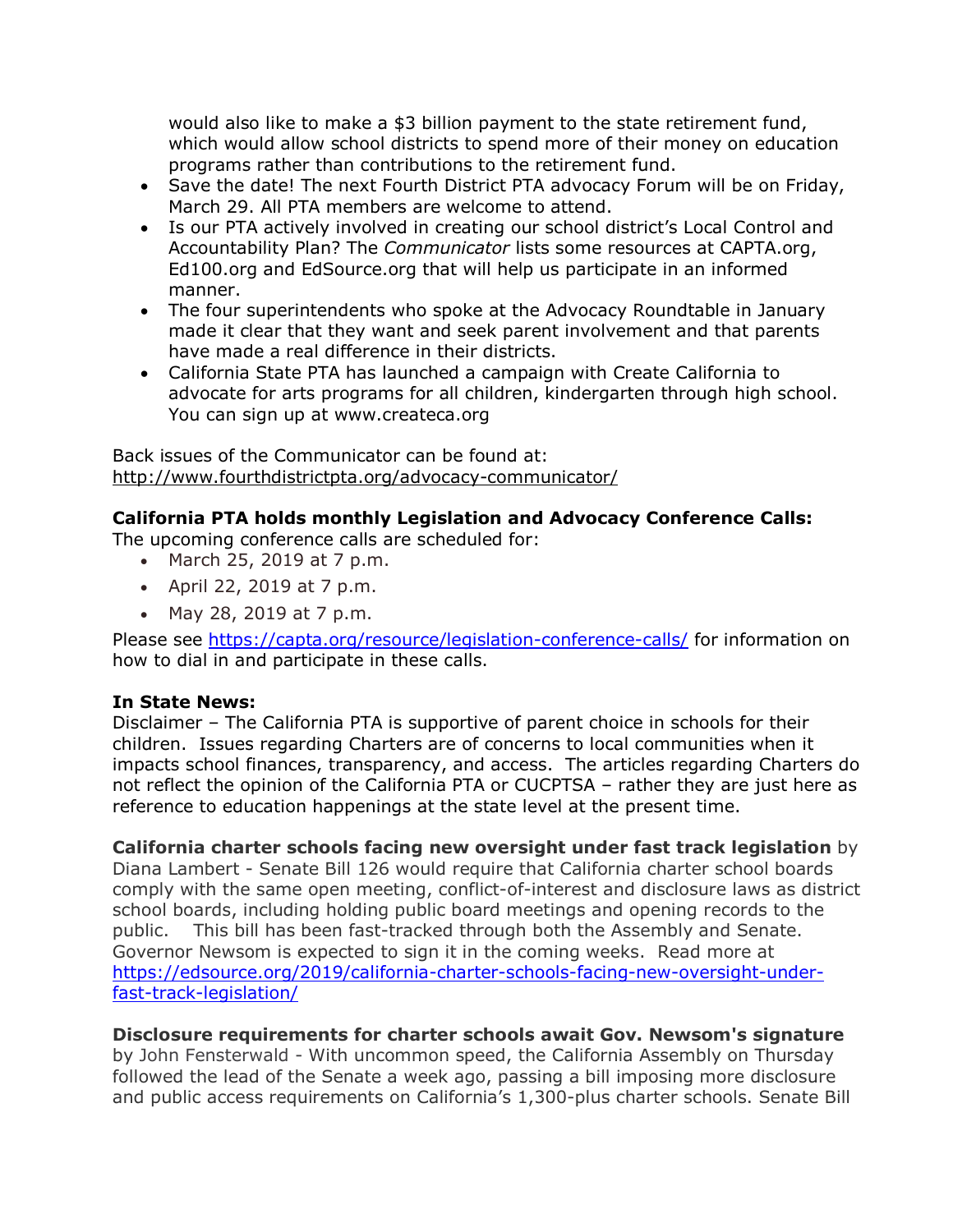126, which the Assembly adopted with a 63-to-9 vote, will now head to Gov. Gavin Newsom, whose staff guided negotiations that led to its quick approval. Read more at https://edsource.org/2019/disclosure-requirements-for-charter-schools-await-govnewsoms-signature/

### **Proposed legislation would substantially curb growth of California**

**charter schools** by John Fensterwald - The chairman of the Assembly Education Committee and several Democratic colleagues introduced a package of bills Monday that would impose severe restrictions on the growth of charter schools.

Three of the bills would eliminate the ability of charter schools to appeal disapprovals to the county and state, place an unspecified cap on charter school growth and enable school districts to consider the financial impact of charter schools when deciding whether to approve them. A fourth bill would abolish the right of a charter school that can't find a facility in its authorizing district to locate a school in an adjoining district. Read the entire story at: https://edsource.org/2019/proposed-legislation-wouldsubstantially-curb-growth-of-california-charter-schools/

**Gov. Newsom proposes to chip away at mountain of pension liability and ease school districts' burden** by John Fensterwald - Districts had been bracing for a big increase in pension payments. Instead, under the proposed budget, they'll pay about half the raise in rates anticipated next year and in 2020-21. Read more at https://edsource.org/2019/gov-newsom-proposes-to-chip-away-at-mountain-ofpension-liability-and-ease-districts-burden/

**California School Accountability Dashboard** by Daniel J. Willis, Justin Allen & Yuxuan Xie - See how California's public schools and districts fare on the state's new accountability reporting system. Explore the database at https://edsource.org/2018/search-and-compare-data-from-the-california-schooldashboard-2018/

### **At the National Level:**

**Democrats assume power on key Congressional education committee** by Louis Freedberg – Rep. Bobby Scott, the new chairman of the House Education and Labor Committee, says he will seek bipartisan support for reauthorizing the Higher Education Act. Read more at https://edsource.org/2019/democrats-assume-poweron-key-congressional-education-committee/

# **From the National PTA:**

**Advocacy letters for National PTA:** There are several letters that can be downloaded and sent to your Representative and/or Senator. Links to the letters can be found at https://www.pta.org/home/advocacy/federal-legislation/letters-topolicymakers current letters are in regard to Gun Safety and Violence Prevention; Health and Safety; and Childhood Nutrition.